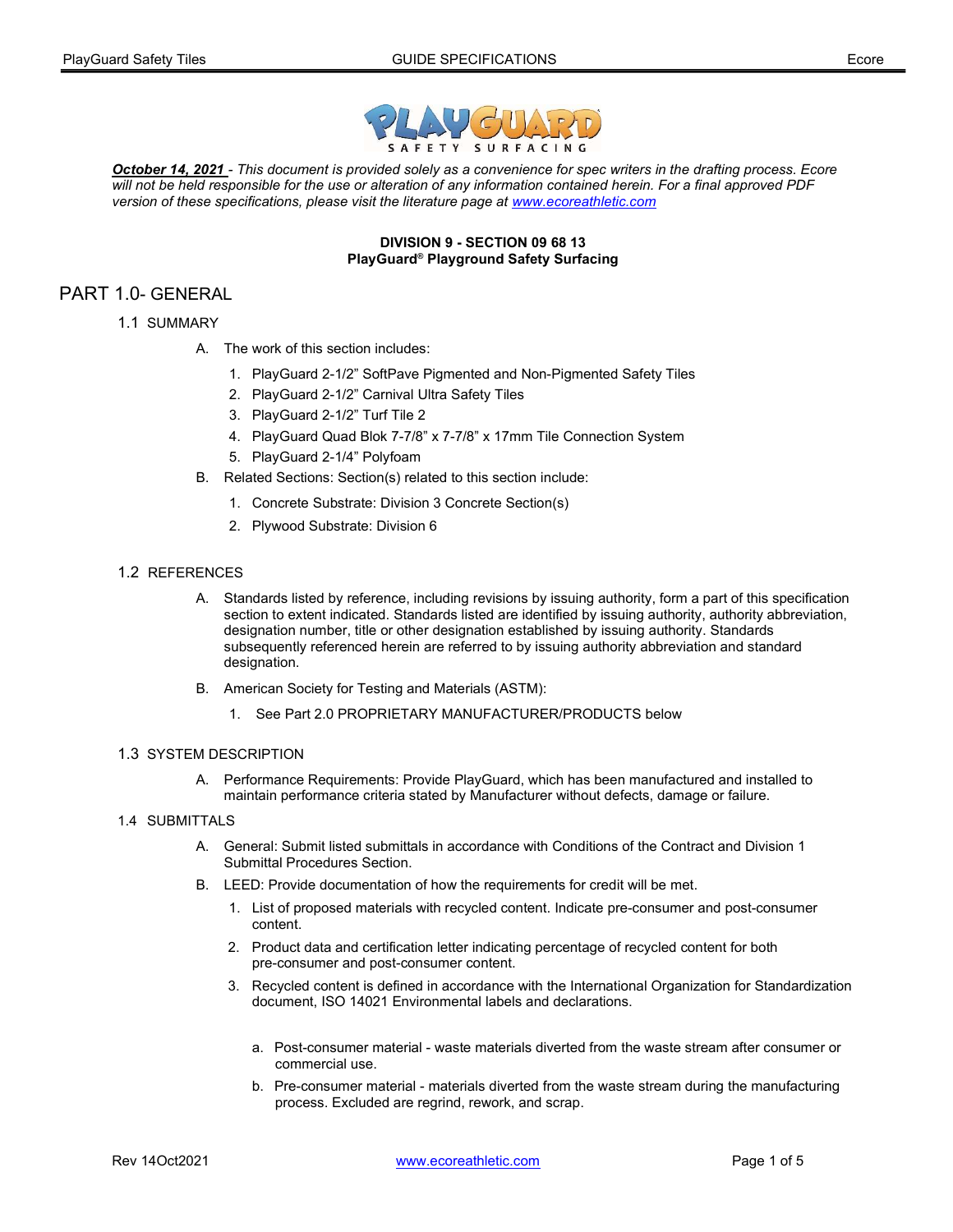- C. Product Data: Submit product data, including manufacturer's guide specifications product sheet, for specified products.
- D. Shop Drawings: Submit shop drawings showing layout, profiles and product components, including anchorage, accessories, finish colors, patterns, and textures.
- E. Samples: Submit selection and verification samples for finishes, colors, and textures.
- F. Quality Assurance Submittals: Submit the following:
	- 1. Provide Manufacturer's current installation guidelines as published by the Manufacturer.
	- 2. Certificates: If required, certification of performance characteristics specified in this document shall be provided by the Manufacturer.
	- 3. Manufacturer's Field Reports: Manufacturer's field reports specified herein.
- G. Closeout Submittals: Submit the following:
	- 1. Operation and Maintenance Data: Operation and maintenance data for installed products in accordance with Division 1 Closeout Submittals (Maintenance Data and Operational Data) Section. Include methods for maintaining installed products and precautions against cleaning materials and methods detrimental to finishes and performance.
	- 2. Warranty: Warranty documents specified herein.

#### 1.5 QUALITY ASSURANCE

- A. Design and Detailing
	- 1. Refer to manufacturer's technical and installation manual for approved substrates and installation techniques: http://www.playguardsurfacing.com
- B. Qualifications:
	- 1. Installer Qualifications: Installer experienced in performing work of this section who has specialized in installation of work similar to that required for this project.
		- a. Certificate: When requested, submit certificate indicating qualification.
	- 2. Manufacturer's Qualifications: Manufacturer capable of providing field service representation during construction and approving application method.
- C. Mock-Ups: Install at project site a job mock-up using acceptable products and Manufacturer-approved installation methods. Obtain Owner and Architect's acceptance of finish color, texture and pattern, and workmanship standard. Comply with Division 1 Quality Control (Mock-Up Requirements) Section.
	- 1. Mock-Up Size: As specified
	- 2. Maintenance: Maintain mock-up during construction for workmanship comparison; remove and legally dispose of mock-up when no longer required.
	- 3. Incorporation: Mock-up may be incorporated into final construction upon Owner's approval.
- D. Pre-installation Meetings: Conduct pre-installation meeting to verify project requirements, substrate conditions, Manufacturer's instructions and Manufacturer's warranty requirements. Comply with Division 1 Project Management and Coordination (Project Meetings) Section.
- E. Pre-installation Testing: Conduct pre-installation testing to comply with PlayGuard Technical Manual.

#### 1.6 DELIVERY, STORAGE & HANDLING

- A. General: Comply with Division 1 Product Requirements Sections.
- B. Ordering: Comply with Manufacturer's ordering instructions and lead time requirements to avoid construction delays.
- C. Delivery: Deliver materials in Manufacturer's original, unopened, undamaged containers with identification labels intact.
- D. Storage and Protection: Store materials at temperature and humidity conditions recommended by Manufacturer and protect from exposure to harmful weather conditions.

#### 1.7 PROJECT CONDITIONS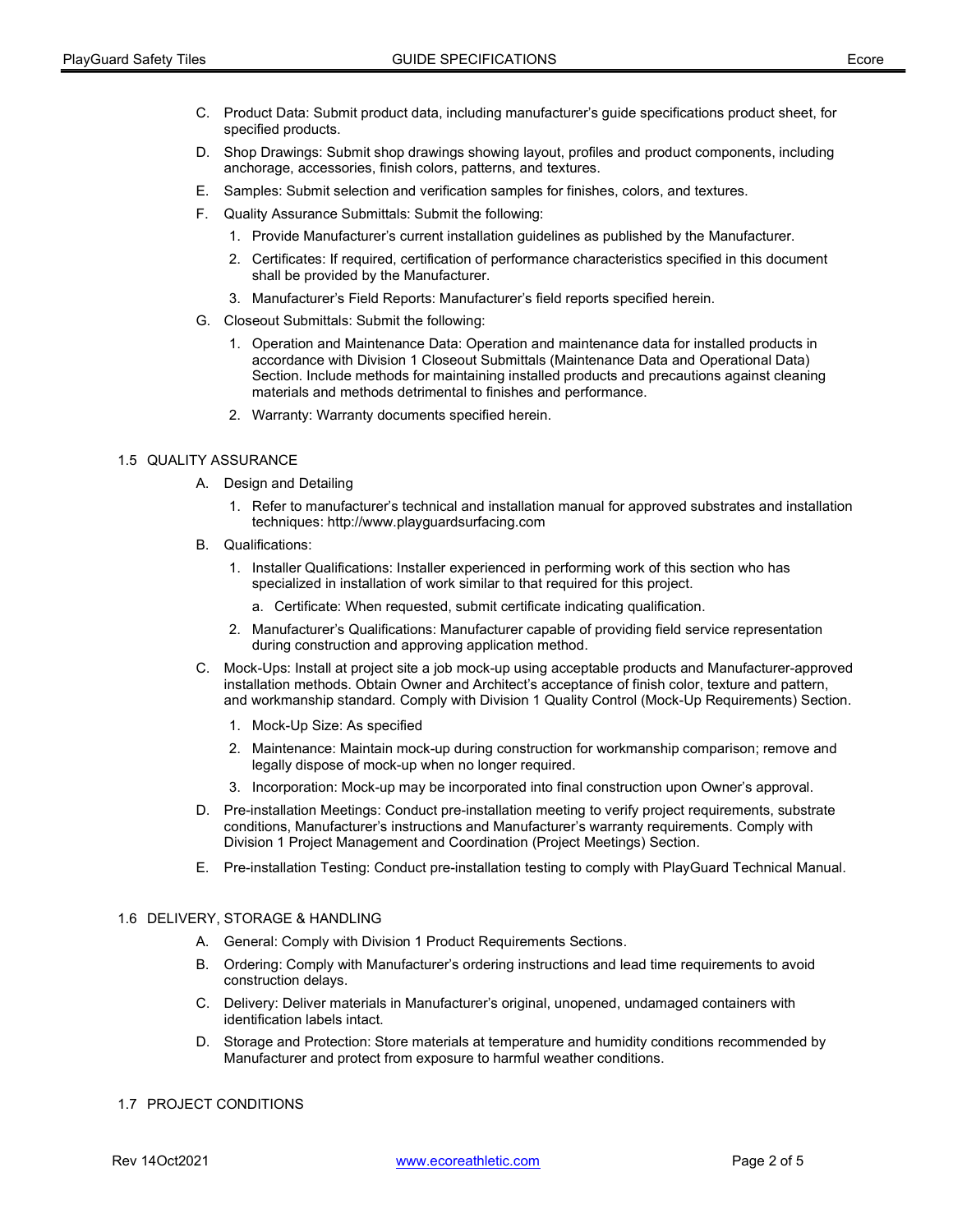- A. Temperature Requirements: Adhesive application shall be at temperatures above 40° F and below  $100^\circ$  F.
- B. Field Measurements: Verify actual measurements/openings by field measurements before fabrication; show recorded measurements on shop drawings. Coordinate field measurements and fabrication schedule with construction progress to avoid construction delays.

# 1.8 WARRANTY

- A. Project Warranty: Refer to Conditions of the Contract for project warranty provisions.
- B. Manufacturer's Warranty: Submit, for Owner's acceptance, Manufacturer's standard warranty document executed by authorized company official. Manufacturer's warranty is in addition to and not a limitation of other rights Owner may have under Contract Documents.
	- 1. Warranty Period: Specify 10 Year SoftPave Pigmented or Non-Pigmented, or 15 Year UltraTile.

#### 1.9 MAINTENANCE

- A. Extra Materials: Deliver extra materials to Owner from same production run as products installed. Package products with protective covering and identify with descriptive labels. Comply with Division 1 Closeout Submittals (Maintenance Materials) Section.
	- 1. Quantity: Furnish quantity of recycled rubber flooring with PlayGuard units equal to a minimum of 5% of amount installed.
	- 2. Delivery, Storage and Protection: Comply with Owner's requirements for delivery, storage, and protection of extra materials.

# PART 2.0 - PROPRIETARY MANUFACTURER / PRODUCTS

# 2.1 MANUFACTURER: Ecore

A. Address: 715 Fountain Ave., Lancaster, PA 17601; Telephone: (800) 322-1923, (717) 295-3400; Fax: (717) 295-3414; Email: info@ecoreintl.com

# 2.2 PROPRIETARY PRODUCT(S)

- 1. PlayGuard 2-½" SoftPave Pigmented and Non-Pigmented Safety Tiles
- 2. PlayGuard 2-½" Carnival Ultra Safety Tiles
- 3. PlayGuard 2-½" Turf Tile 2
- 4. PlayGuard Quad Blok 7-7/8" x 7-7/8" x 17mm Tile Connection System
- 5. PlayGuard 2-1/4" Polyfoam Foam Cushion Underlayment
- 2.3.1 PlayGuard 2-½" SoftPave Pigmented and Non-Pigmented Safety Tiles

| PlayGuard 2-1/2" SoftPave Pigmented and Non-Pigmented Safety Tiles |                   |                                                                                 |  |
|--------------------------------------------------------------------|-------------------|---------------------------------------------------------------------------------|--|
| Made from Vulcanized Composition Rubber                            |                   |                                                                                 |  |
| <b>Tile Dimensions</b>                                             | Manufacturer      | Nominal overall thickness: 2-1/2", Width: 24"<br>Length: 24"                    |  |
| <b>Dimensional Tolerances</b>                                      | Manufacturer      | Length/Width: +/- 1/8" (3.2mm); Thickness: +/-<br>$1/8$ " (3.2mm)               |  |
| <b>Coefficient of Friction</b>                                     | ASTM D2047        | $0.8$ Min                                                                       |  |
| <b>Critical Fall Height</b>                                        | <b>ASTM F1292</b> | $2-\frac{1}{2}$ " thick (5 ft.); $2-\frac{1}{2}$ " thick with Polyfoam (10 ft.) |  |
| <b>Abrasive Testing</b>                                            | ASTM D3389        | Less than 0.200g lost                                                           |  |
| Flammability                                                       | ASTM D2859 (Pill) | Passed                                                                          |  |
| <b>Elongation at Break</b>                                         | ASTM D412, DIE C  | 50% (min.)                                                                      |  |
| <b>Tensile Strength</b>                                            | ASTM D412, DIE C  | 150 lbs /in <sup>2</sup> min.                                                   |  |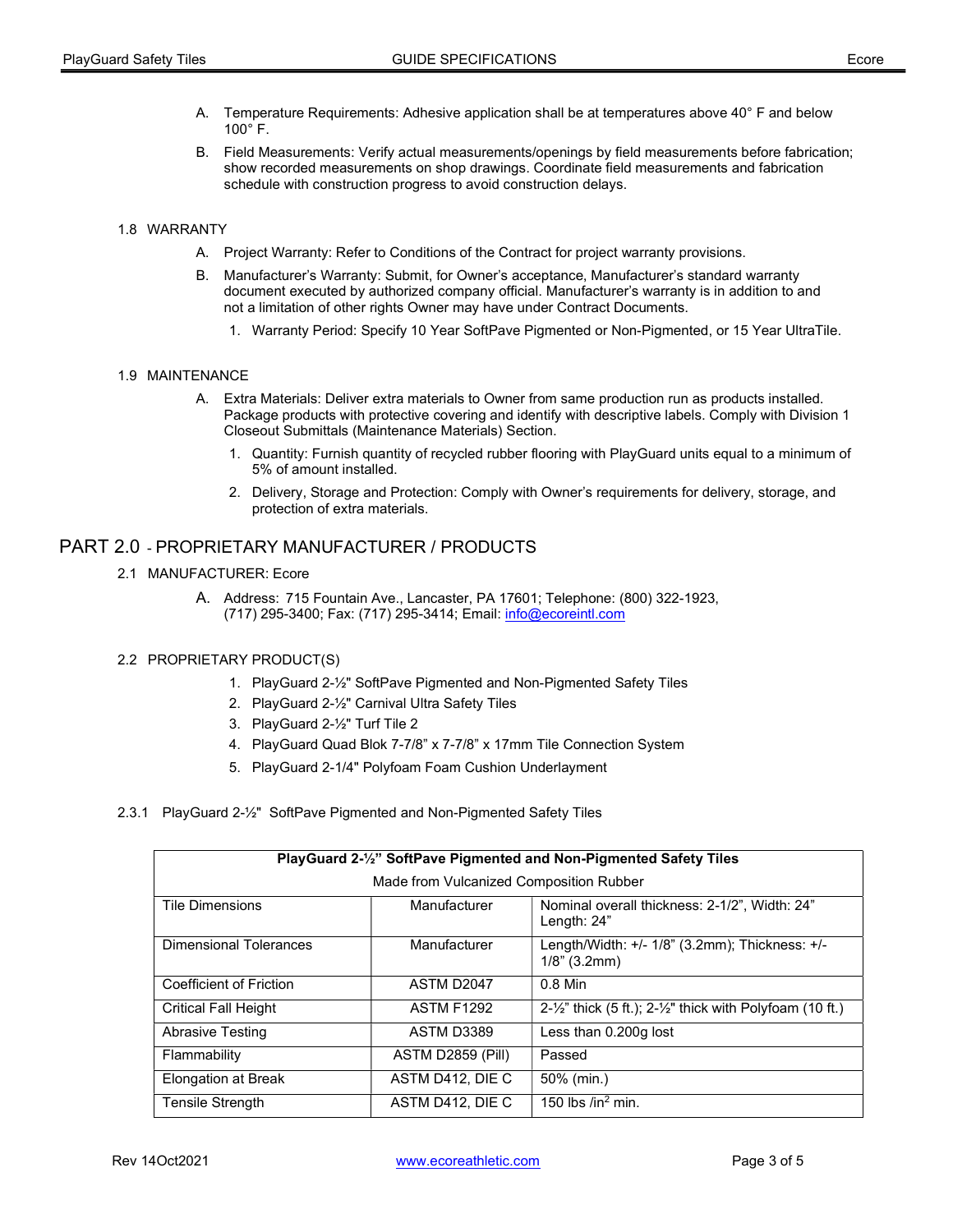| Wear Surface Density     | Manufacturer      | 50 lbs /cu ft (min.) |
|--------------------------|-------------------|----------------------|
| Void Volume (calculated) | Manufacturer      | 40%                  |
| Wheelchair Accessibility | <b>ASTM F1951</b> | Pass                 |

# 2.3.2 PlayGuard 2 ½" Playground Carnival Ultra Safety Tiles

| PlayGuard 2-1/2" Playground Carnival Ultra Safety Tiles                 |                   |                                                                                 |  |
|-------------------------------------------------------------------------|-------------------|---------------------------------------------------------------------------------|--|
| Made from Vulcanized Composition Rubber with an EPDM surface wear layer |                   |                                                                                 |  |
| <b>Tile Dimensions</b>                                                  | Manufacturer      | Nominal thickness: 2-1/2" Width: 24" Length: 24"                                |  |
| Dimensional Tolerances                                                  | Manufacturer      | Length/Width/Thickness: +/- 1/8" (3.2mm)                                        |  |
| Coefficient of Friction                                                 | ASTM D2047        | $0.8$ Min                                                                       |  |
| <b>Critical Fall Height</b>                                             | <b>ASTM F1292</b> | $2-\frac{1}{2}$ " thick (5 ft.); $2-\frac{1}{2}$ " thick with Polyfoam (10 ft.) |  |
| Abrasive Testing                                                        | ASTM D3389        | Less than 0.200g lost                                                           |  |
| Flammability                                                            | ASTM D2859 (Pill) | Passed                                                                          |  |
| <b>Elongation at Break</b>                                              | ASTM D412, DIE C  | 70% (min.)                                                                      |  |
| <b>Tensile Strength</b>                                                 | ASTM D412, DIE C  | 250 lbs $\ln^2$ min.                                                            |  |
| Wear Surface Density                                                    | Manufacturer      | 70 lbs / $cu$ ft (min.)                                                         |  |
| Void Volume (calculated)                                                | Manufacturer      | 40%                                                                             |  |
| Wheelchair Accessibility                                                | <b>ASTM F1951</b> | Pass                                                                            |  |

# 2.3.3 PlayGuard 2 ½" Turf Tile 2

| PlayGuard 2-1/2" Playground Turf Tile 2 Safety Tiles                 |                    |                                                                                               |  |
|----------------------------------------------------------------------|--------------------|-----------------------------------------------------------------------------------------------|--|
| Nylon turf wear layer molded to a Vulcanized Composition Rubber base |                    |                                                                                               |  |
| Tile Dimension                                                       | Manufacturer       | Nominal overall thickness: 2-1/2", Width: 24"<br>Length: 24"; Turf wear layer thickness: 13mm |  |
| Dimensional Tolerances                                               | Manufacturer       | Length/Width/Thickness: +/- 1/8" (3.2mm)                                                      |  |
| Coefficient of Friction                                              | ASTM D2047         | $0.8$ Min                                                                                     |  |
| Critical Fall Height                                                 | <b>ASTM F1292</b>  | $2-\frac{1}{2}$ " thick (5 ft.); $2-\frac{1}{2}$ " thick with Polyfoam (11 ft.)               |  |
| <b>Abrasive Testing</b>                                              | ASTM D3389         | Less than 0.200g lost                                                                         |  |
| Flammability                                                         | ASTM D2859 (Pill)  | Passed                                                                                        |  |
| <b>Tuft Bind</b>                                                     | <b>ASTM D-1335</b> | >8 lbs surface layer only                                                                     |  |
| Elongation at Break                                                  | ASTM D412, DIE C   | 70% (min.)                                                                                    |  |
| Tensile Strength                                                     | ASTM D412, DIE C   | 250 lbs $/in2 min.$                                                                           |  |
| Tear Strength                                                        | <b>ASTM D-5034</b> | >200 lbs surface layer only                                                                   |  |
| Yarn Melting Point                                                   | <b>ASTM D-7138</b> | 248 $F^{\circ}$                                                                               |  |

# 2.3.4 Quad Blok 7-7/8" x 7-7/8" x 17mm Tile Connection System

| PlayGuard Quad Blok 7-7/8" x 7-7/8" x 17mm Connection System                                                                             |              |                                                    |
|------------------------------------------------------------------------------------------------------------------------------------------|--------------|----------------------------------------------------|
| Quad Blok is 100% post-consumer Vulcanized Composition Rubber granules encapsulated in a wear and<br>water-resistant elastomeric network |              |                                                    |
| Quad Blok Dimension                                                                                                                      | Manufacturer | ,7-7/8" x 7-7/8" x 11/16" (19.7cm x 19.7cm x 17mm) |
| Density                                                                                                                                  | ASTM D297    | 46 lbs / cu ft. minimum                            |